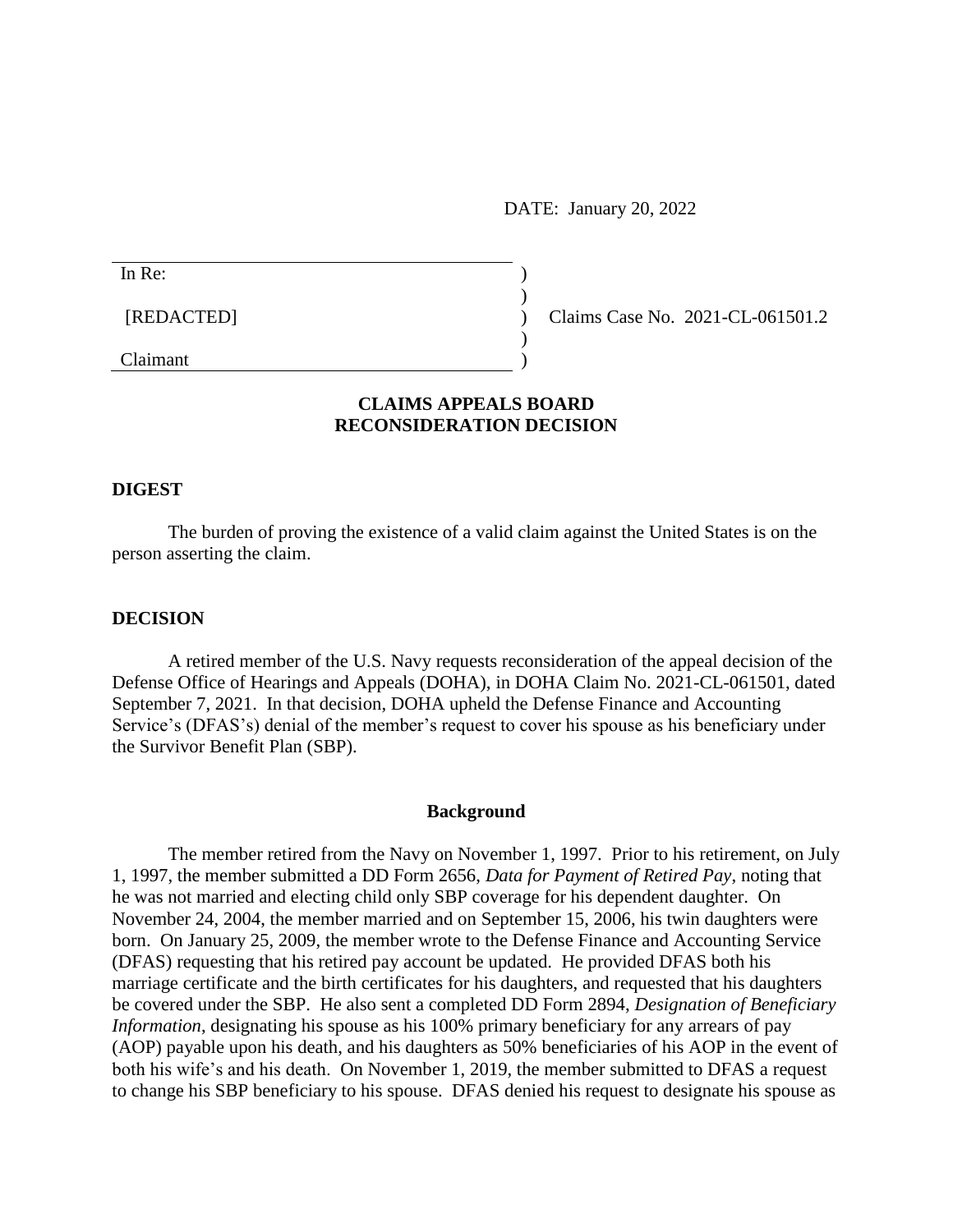his SBP beneficiary because more than one year had passed since the date of his marriage. The member appealed DFAS's denial of his request to DOHA.

In the appeal decision, the DOHA adjudicator upheld DFAS's denial of the member's request to cover his spouse under SBP. The adjudicator explained that under statute and regulation, DOHA had no authority to allow the SBP coverage. However, she advised the member that Congress has occasionally provided for an open season for members to elect SBP coverage, including newly acquired spouses. She encouraged the member to pay close attention to any correspondence he receives from DFAS concerning his retired pay account, including his monthly Retiree Account Statement (RAS) for any information regarding an SBP open season. She also explained that he may find other available relief outside the purview of the DOHA by petitioning the Board for Correction of Naval Records (BCNR) under 10 U.S.C. § 1552.

In the member's reconsideration request, he states that DFAS has mishandled his retired pay account since 2009. After submitting his marriage certificate, his daughters' birth certificates and the DD Form 2894, he noticed that at the end of 2009, his wife was still not reflected as his SBP beneficiary on his RAS. He continued to contact DFAS regarding the matter. He states that he was continuously advised by DFAS that the error had been corrected. He states that each year a DFAS representative acknowledged a record of his phone calls and it was not until 2019, when he was instructed to resubmit his marriage license. He states that this was the first time DFAS notified him that his request to cover his spouse was denied because he did not elect coverage for her within a year of their marriage. He questions why he continues to pay for SBP coverage when according to DFAS, his spouse and children are not covered. He attaches his RAS from December 2020 reflecting his SBP premium cost of \$6.87. He requests that due to DFAS's errors, his account immediately be updated to reflect his spouse as his SBP beneficiary with his daughters as the alternatives.

### **Discussion**

The SBP, 10 U.S.C. §§ 1447-1455, is an income maintenance program for survivors of retired military members. A married member or a member with a dependent child may elect to participate in SBP when he becomes eligible for retired pay. *See* 10 U.S.C. § 1448(a)(2)(A). A member who is not married upon becoming eligible to participate in the plan but who later marries may elect to establish coverage for his spouse pursuant to 10 U.S.C. § 1448(a)(5). That section requires a written election, signed by the member, and received by the Secretary concerned within one year of the marriage. *See* DOHA Claims Case No. 2019-CL-031402.2 (September 24, 2019); and Comptroller General decisions B-258328, Feb. 15, 1995, and B-203903, Feb. 11, 1985. The Service Secretaries have delegated their authority under the SBP law to DFAS.

The Secretary of Defense has issued implementing regulations for the SBP law under the authority of 10 U.S.C. § 1455. The Department of Defense Financial Management Regulation (DoDFMR), volume 7B, chapter 43 (September 2005 Version), contains the regulations concerning member SBP elections. Paragraph 430701 states that a member who had no eligible beneficiaries at retirement and acquires a new spouse after retirement must make an election within one year of the marriage. Under paragraph 430301, the DD Form 1881, *SBP Election*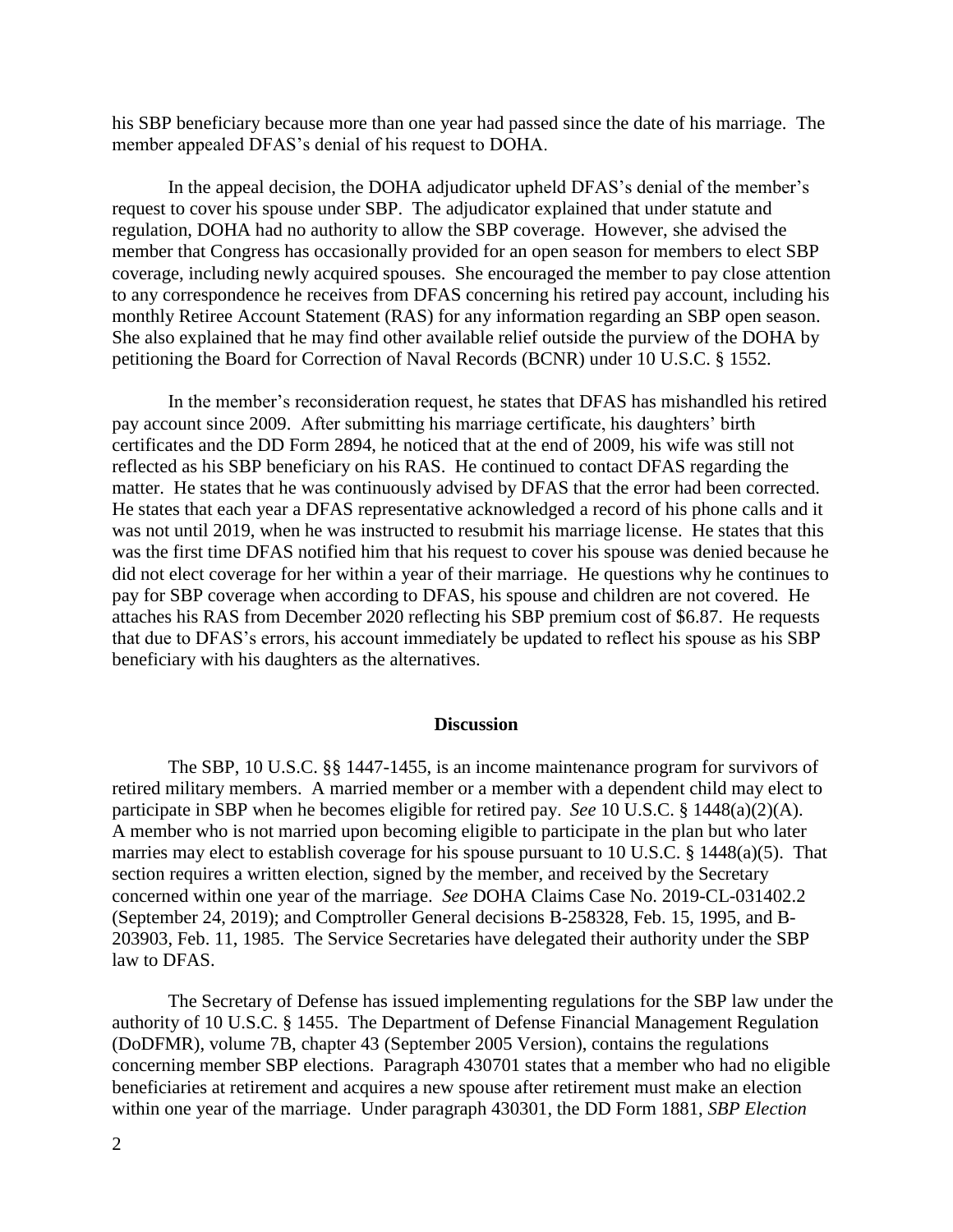*Certificate by Existing Retiree*, is recommended for a member making such an election to provide SBP coverage for the first spouse acquired after retirement. However, if not using that form, the member's election must be in writing, signed by the member and contain all necessary information for establishing SBP coverage. Under paragraph 430707, the Secretary concerned (or designee) may correct any election or any change or revocation of an election when the Secretary considers it necessary to correct an administrative error. *See also* Department of Defense Instruction (DoDI) 1332.42, *Survivor Benefit Plan* (December 30, 2020).

In this case, when the member retired in 1997 he had no eligible spouse beneficiary. Therefore, he had a year from the date of his marriage in November 2004 to designate his spouse as his SBP beneficiary. Since he failed to make the election within one year of the date of his marriage, DFAS properly denied his request to cover his spouse as his SBP beneficiary. Although the member states that he was in constant contact with DFAS and was not told that his request to cover his spouse under the SBP was untimely until 2019, he did not make a written request of his election for SBP coverage for her within one year of their marriage. We further note that the member's submission of the DD Form 2894 to DFAS in 2009 is a separate action from electing his spouse as his SBP beneficiary. *See* DOHA Claims Case No. 2021-CL-031602.2 (June 28, 2021); and DOHA Claims Case No. 2018-CL-011903.2 (June 27, 2019). However, as DFAS has the DD Form 2894 on file, in the event of the member's death, his designation of any AOP will be paid to his spouse.

As for the member's question concerning the payment of SBP premiums on his RAS, we note that he is currently paying \$6.87 per month for SBP child coverage for his child born on April 21, 1991. Generally, a dependent child who is under 18 years of age or at least 18 but under 22 years of age pursuing a full-time course of study in school, is an eligible beneficiary for payment of the SBP annuity under 10 U.S.C. § 1447(11). In addition, we note that since the member elected child only SBP coverage at his retirement in 1997, any newly acquired child is automatically covered as his SBP beneficiary. *See* DoDFMR ¶ 430601(A)(5). The member should contact DFAS for any correction to his SBP coverage concerning his children.

The member cites various misinformation provided to him by DFAS. As explained by the adjudicator in the appeal decision, DOHA is bound by statute and regulation, and therefore, is unable to grant the SBP coverage for the member's spouse. However, he may have other available remedies that exist outside DOHA's authority. Under 10 U.S.C § 1454(a), the Secretary concerned may correct or revoke any election under this subchapter when the Secretary considers it necessary to correct an administrative error. Further, 10 U.S.C. § 1552(a)(1) states that the Secretary of a military department may correct any military record of the Secretary's department when the Secretary considers it necessary to correct an error or remove an injustice. Either type of action is made through a civilian board, in this case the BCNR.